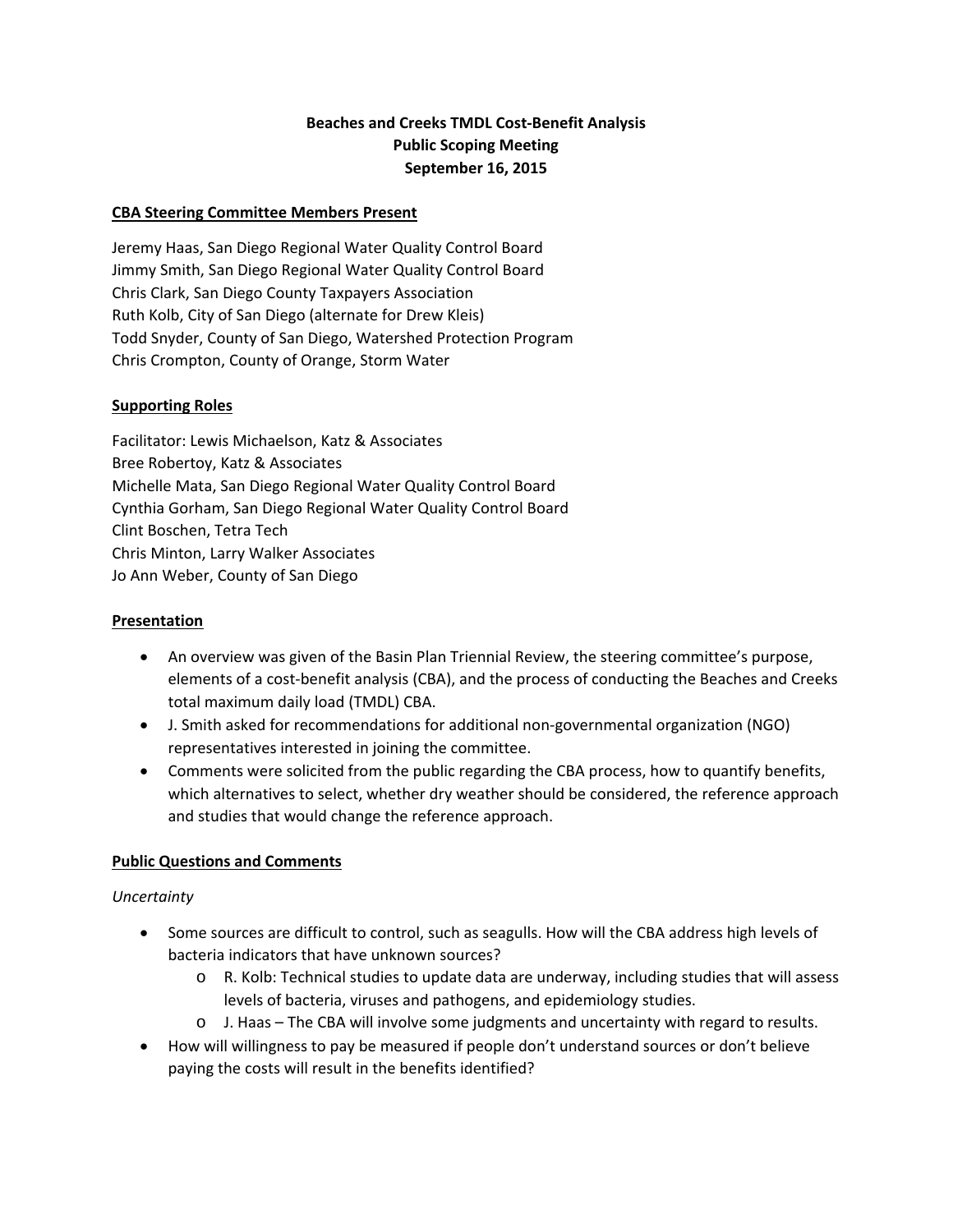Due to the uncertain nature of the CBA, the constraints of the analysis should be defined with some level of public involvement. The committee should consider holding a public meeting to vet the scope of work.

### *Alternatives*

- Will the CBA look at what the appropriate bacterial indicator is? Until that is determined, it's too early to perform a CBA.
	- o No, that research is in progress. The CBA will start with the data as it stands now. Timing is a big driver for the order of things.
- The CBA should look at what would need to be done to meet compliance, not just the treatment aspect.
- Will the CBA look at current bacteria TMDL models? It would help to have the best model possible.
- The CBA could consider what other regions (e.g., Australia) are doing to comply with water quality regulations.
- The alternatives should look at the costs of meeting certain percentages of reduction rates (e.g., what is the cost of 10 percent compliance with the current TMDLs).
- Will the CBA evaluate the effectiveness of certain best management practices (BMP) (e.g., street sweeping)?
	- o Yes, BMP cost information will be submitted to the consultant and will be included in the analysis.
	- o T. Snyder: In terms of BMP effectiveness, most of the data are related to reducing loads of indicator bacteria as opposed to removal of the pathogens themselves. Indicator bacteria don't necessarily make the public sick.
- Will the CBA take into account aquatic life?
	- o Rec‐1 bacteria TMDLs are concerned with human health.
- C. Crompton: The CBA also needs to consider benefits to the creeks. Perhaps the study should distinguish between geographical areas (i.e., between areas that people recreate at versus non‐ recreation areas).

# *Other Comments*

- The Navy has a lot of property in the region and is concerned about the cost of compliance. The Navy is putting together a budget that goes through 2018, so these costs need to be accounted for.
- Who can the Navy provide comments to on the committee?
	- o Len Sinfield should contact R. Kolb.
- Now that we [Navy attendees] have a better idea of what this meeting is about, we need to go back and discuss the issue with our respective departments. There should be another public meeting.
	- $\circ$  J. Smith: The committee is going to try to hold another public meeting once the draft CBA is completed, but the schedule is tight. The CBA steering committee may solicit written comments instead. The committee is also designed to be representative of all caucuses.